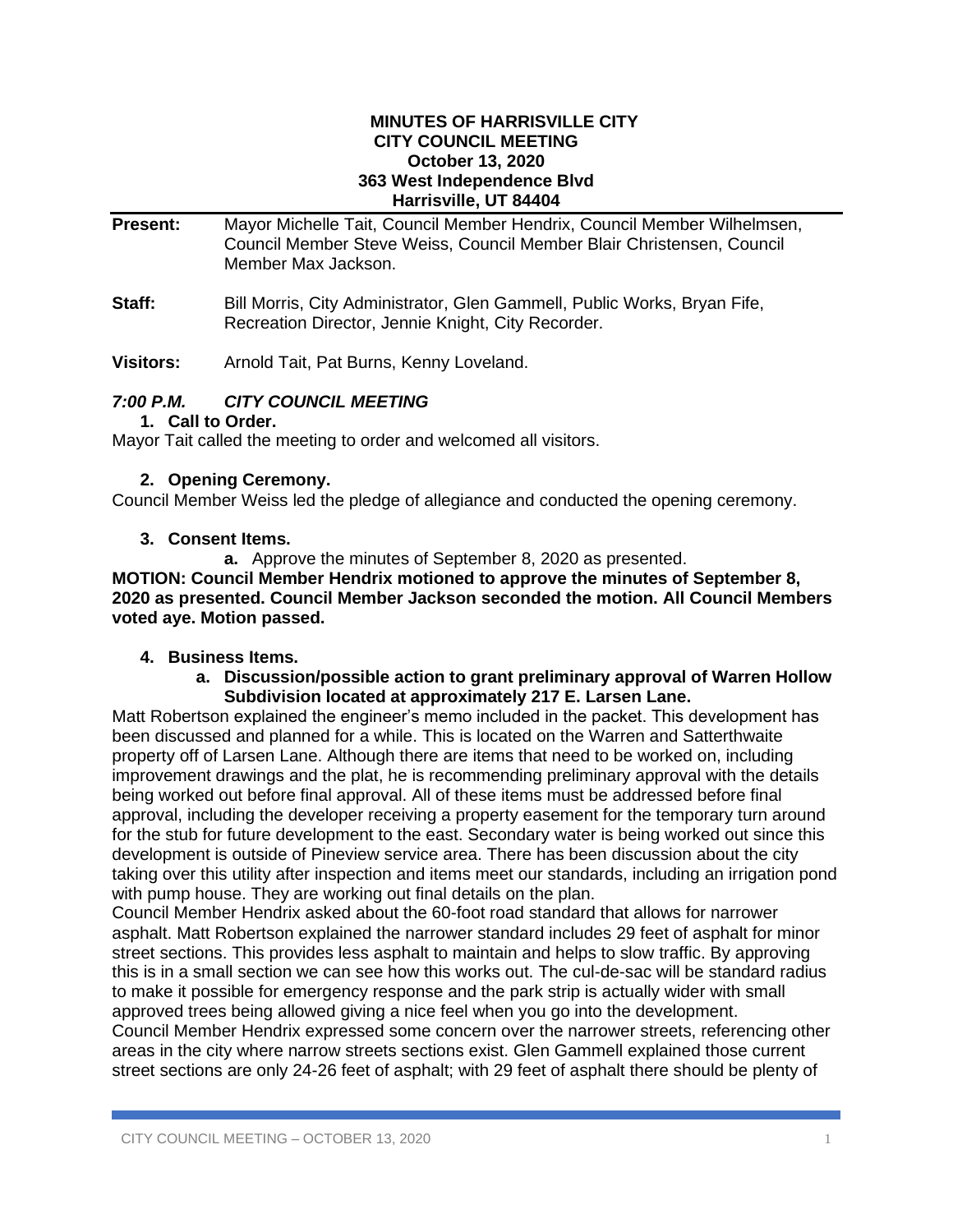room for two cars to pass. Discussion was given over road widths in other developments in the city.

Council Member Hendrix expressed concern over the Bona Vista review has no cul-de-sacs listed and connections are different. Matt Robertson said they may have reviewed a previous plan where the original connection was going down to 700 North, but the public input did not agree with this access, so the cul-de-sacs were added back into the plan. He noted the sanitary sewer does have an easement granted through the property to the east down to 700 North. Council Member Jackson asked if the secondary water will be underground. Matt Robertson explained this will be an open irrigation pond in the southwest corner of the development and be fully fenced. There will always be water in this so fencing will be mandatory.

Council Member Christensen asked about the emergency turn around in the neighboring property Pat Burns said he has had contact with this property owner and they are fine with this. This easement will need to be recorded prior to final approval.

**MOTION: Council Member Christensen motioned to grant preliminary approval of Warren Hollow Subdivision located at approximately 217 E. Larsen Lane. Council Member Weiss seconded the motion. All Council Members voted aye. Motion passed.**

#### **b. Discussion/possible action to adopt Harrisville Ordinance 510; Mixed-Use/In-Fill Commercial Amendments.**

Bill Morris explained the Mixed-Use Commercial was reserved at the time of adoption of the original ordinance. This proposed ordinance is what the planning commission has approved. There are areas on upper Highway 89 where this would work. Council Member Hendrix asked for the planning commission public hearing date and the planning commission recommendation be added. Bill Morris explained the planning commission spent quite a bit of time on this and held a few different meetings going over things. This is the final draft.

**MOTION: Council Member Hendrix motioned to adopt Harrisville Ordinance 510; Mixed-Use/In-Fill Commercial Amendments. Council Member Weiss seconded the motion. A Roll Call Vote was taken.**

| <b>Council Member Jackson</b>     | Yes |
|-----------------------------------|-----|
| <b>Council Member Christensen</b> | Yes |
| <b>Council Member Weiss</b>       | Yes |
| <b>Council Member Wilhelmsen</b>  | Yes |
| <b>Council Member Hendrix</b>     | Yes |

## **Motion passed 5-0.**

#### **c. Discussion/possible action to adopt Harrisville Ordinance 511; Recreation and Commercial Vehicle Amended.**

Bill Morris explained this ordinance is coming with a positive recommendation from Planning Commission. At the original public hearing the public had a lot of issues. Lt. Moore went out and solicited examples around the county and prepared this new ordinance. Once the permit section was inserted into the ordinance there were no longer issues from the public. Mayor Tait said the police department is looking forward to adopting this for enforcement. Bill Morris explained the police department has been faced with people living on private property in RV's with drug issues and living at Walmart. Walmart spoke in favor of this ordinance at the public hearing.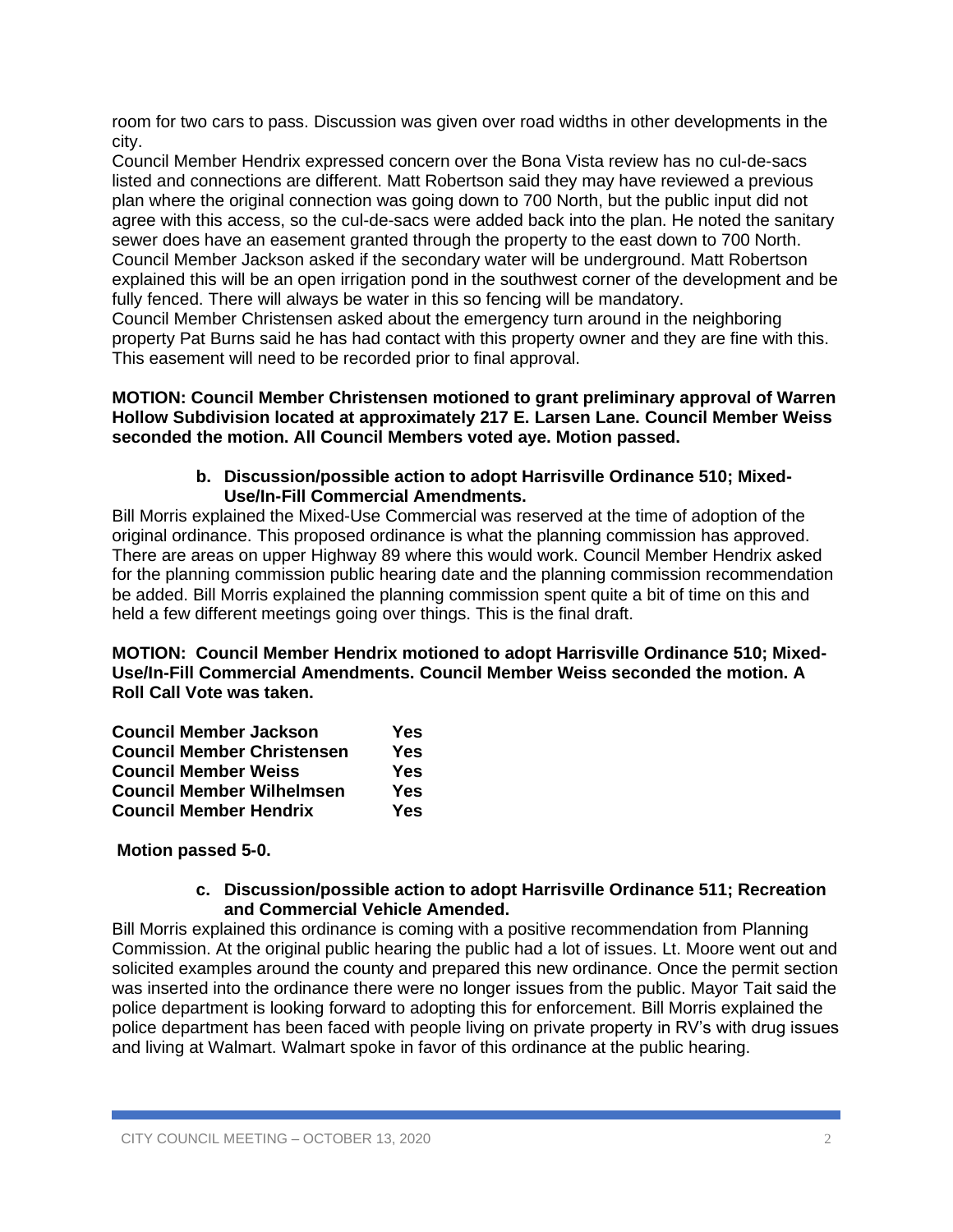**MOTION: Council Member Weiss motioned to adopt Harrisville Ordinance 511; Recreation and Commercial Vehicle Amended. Council Member Hendrix seconded the motion. A Roll Call Vote was taken.**

| <b>Council Member Jackson</b>     | <b>Yes</b> |
|-----------------------------------|------------|
| <b>Council Member Christensen</b> | <b>Yes</b> |
| <b>Council Member Weiss</b>       | <b>Yes</b> |
| <b>Council Member Wilhelmsen</b>  | <b>Yes</b> |
| <b>Council Member Hendrix</b>     | <b>Yes</b> |

## **Motion passed 5-0.**

#### **d. Discussion/possible action to adopt Harrisville Ordinance 513; Right-Of-Way Fees.**

Glen Gammell explained this fee schedule has not been updated since 2009. When contractors encroach into the right of way or bore under, it lessens the life of the road 5-7 years. He reviewed other cities fees throughout the county to see what they charge and bring us more in line with what other cities charge. This increases the permit fees as well. He reviewed the proposed fee schedule and explained this now includes a \$1,000 fine for violation without a permit. The road cut and curb sidewalk fees will go into maintenance accounts and the other fees will go into the general fund.

Council Member Jackson asked if these fees are more in line with other cities, asking if this is within their guidelines. Glen Gammell explained he took an average of what other cities are charging. The previous \$200 road bond is now \$10,000 and requires an inspection by the public works director or city engineer.

**MOTION: Council Member Hendrix motioned to adopt Harrisville Ordinance 513; Right-Of-Way Fees. Council Member Christensen seconded the motion. A Roll Call Vote was taken.**

| <b>Council Member Jackson</b>     | Yes |
|-----------------------------------|-----|
| <b>Council Member Christensen</b> | Yes |
| <b>Council Member Weiss</b>       | Yes |
| <b>Council Member Wilhelmsen</b>  | Yes |
| <b>Council Member Hendrix</b>     | Yes |

## **Motion passed.**

#### **e. Discussion/possible action to approve purchase of Utility Trailer for Public Works.**

Glen Gammell informed Council of the need for a larger trailer at the Public Works compound. They are unable to store items in the yard because of issues with theft. They are dealing with people going through the backside of the public works compound and items left there often go missing. With a trailer, things can be stored inside a secure area and allow for quicker response to a situation with all the equipment readily available. The purchase will come out of Class C Road Funds; section four designates the purchase of equipment is allowed.

Bill Morris pointed out this price is under state contract so we did not need additional bids. Mayor Tait asked when the trailer will be available. Glen Gammell responded approximately 4-6 weeks. He reviewed the standards on the trailer and the price at \$8,796.00.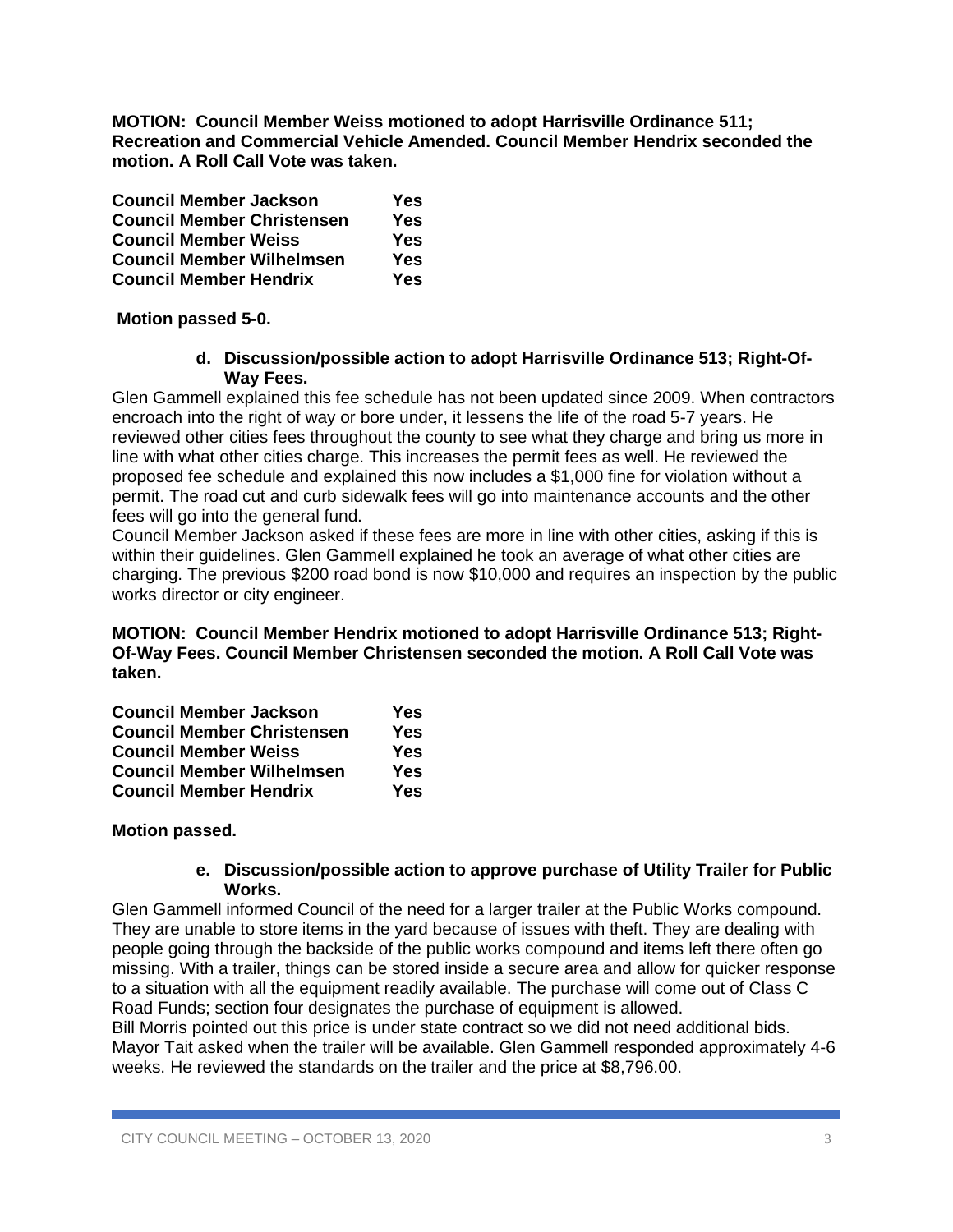**MOTION: Council Member Hendrix motioned to approve purchase of 20 ft 2021 enclosed Utility Trailer in the amount \$8,796.08 for Public Works. Council Member Weiss seconded the motion. A Roll Call Vote was taken.**

| <b>Council Member Jackson</b>     | Yes |
|-----------------------------------|-----|
| <b>Council Member Christensen</b> | Yes |
| <b>Council Member Weiss</b>       | Yes |
| <b>Council Member Wilhelmsen</b>  | Yes |
| <b>Council Member Hendrix</b>     | Yes |

## **Motion passed.**

# **5. Public Comments -** *(3 minute maximum)*

Kenny Loveland asked if the Council received a copy of the complaint from a resident on North Harrisville Road. He wanted to make sure this was received and he is wondering who is in charge of code enforcement in our city and why is this not happening. He is concerned about the state of some properties and would like the city to look nice. He asked if there is someone in charge of code enforcement and how can he follow-up with what is being done. Bill Morris said code enforcement is being handled by the police department by an officer that may have had some recent medical issues. Additionally, we have recently lost another officer which has caused the department to be reduced a bit. Randy Hammack has been in contact with property owners regarding code enforcement complaints. He, himself, has also met with some property owners to bring them into compliance. Mayor Tait explained this is a complaintbased program.

## **6. Mayor/Council Follow-Up:**

## **a. Notice of Intent to amend Impact Fees Facilities Plan.**

Bill Morris said we are required to publish a notice of intent to prepare and update our impact fees. This will be posted on the public notice website. Glen Gammell and Matt Robertson will be working on updating the capital facilities plan for all impact fees that we are using; mainly, sewer, storm water, parks, public safety, and transportation. All of the fees will be evaluated, we will then do an impact fee analysis, and have a public hearing at the end. This will likely take a year for completion.

## **b. ADA Update.**

Glen Gammell informed Council he received the ADA facilities improvement estimate from Jones and Associates to bring all the city buildings up to ADA standards. This includes the front office area of the parks building, the public works building, city hall, and cabin. Bill Morris said since the estimate was not received in time to be included in the packet, this will be sent out to Council. Glen Gammell said we have already started with the Parks building but to address all of the included issues would tax the budget. Bill Morris said it might make sense to build a new facility instead of bringing the current buildings up to code and staff is making a plan to address this since our buildings predate the ADA requirements.

Council Member Hendrix informed Council he is moving. He has formally given the Mayor his letter of resignation. They are weeks away from their home being sold. This is not something he had planned on when he ran again for office. Has been here for 41 years and things have changed over those many years.